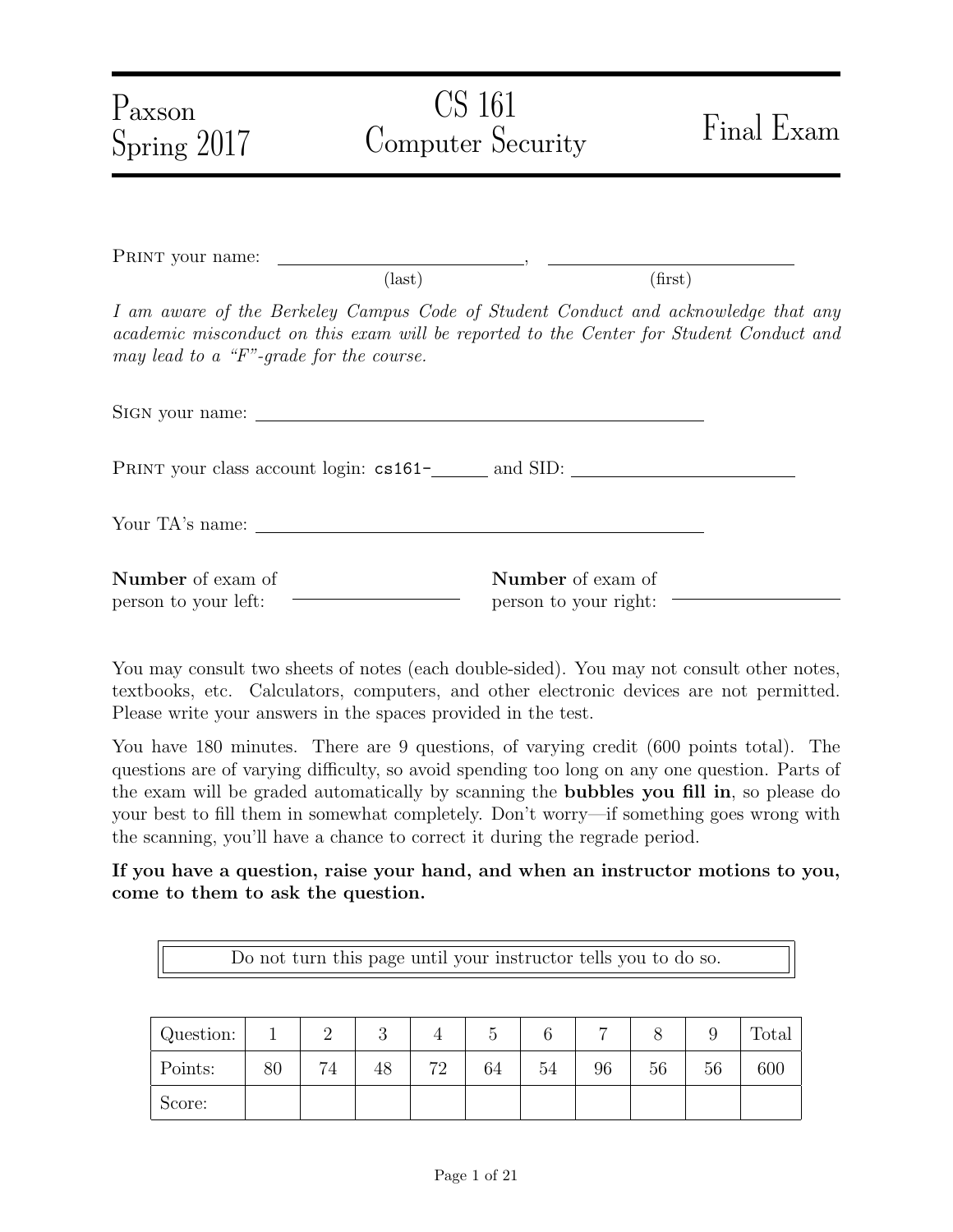### Problem 1 True/False (80 points)

For each of the following, FILL IN THE BUBBLE next to True if the statement is correct, or next to False if it is not. Each correct answer is worth 4 points. Incorrect answers are worth 0 points. Answers left blank are worth 1 point.

(a) Thanks to strong cryptography, a TLS connection to your bank is secure even if their web server's TCP/IP implementation has a buffer overflow vulnerability.

O True O False

(b) Thanks to strong cryptography, a TLS connection to your bank is secure even if your home router's TCP/IP implementation has a buffer overflow vulnerability.

O True O False

(c) To protect against Kaminsky blind spoofing attacks requires servers to implement a new version of the DNS protocol.

# O True O False

(d) Using DNSSEC to resolve example.com guarantees authenticity and integrity on subsequent HTTP connections to example.com, but not confidentiality.

# O True O False

(e) A properly configured firewall can prevent any DDoS attack from disrupting the ability of remote users to access your network.

# $O$  True  $O$  False

(f) Using a prepared statement to feed user input to an SQL query ensures that nothing the user enters will be treated as an SQL command.

# O True O False

(g) VPN can enable you to safely connect to your company when using an untrusted public WiFi network.

O True O False

(h) When configuring a firewall, it's safer to use a whitelisting approach than it is to use a blacklisting approach.

# O True O False

(i) A malicious website can execute a successful clickjacking attack even if the victim website uses HTTPS and the user's browser correctly implements the same origin policy.

# O True O False

(j) A secure hash function will not produce any collisions.

O True O False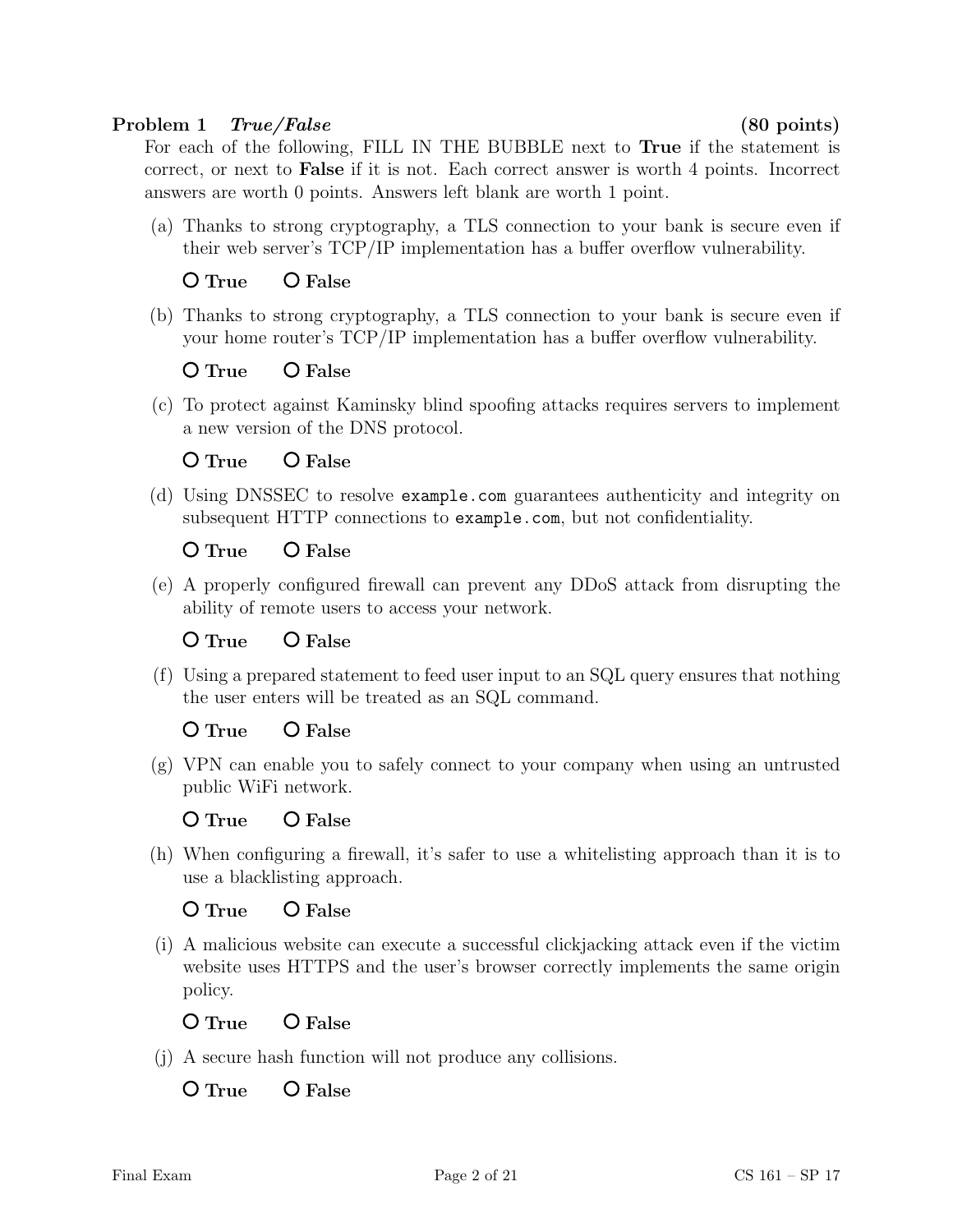(k) Recall that secure-cookies are cookies which the browser will only transmit over HTTPS connection. Using HTTPS and secure-cookies is one way to prevent clickjacking attacks.

### $O$  True  $O$  False

(l) Suppose Alice has signed up for text-message two factor authentication on bank.com. If bank.com randomly generates a long number (e.g., a 16-digit number) for its 2FA codes and an attacker doesn't hijack Alice's phone number, then Alice's bank.com account is secure against phishing attacks.

O True O False

(m) For AES-CBC encryption, the IV does not need to be kept secret.

O True O False

(n) For AES-CTR encryption, the IV does not need to be kept secret.

O True O False

(o) If all messages are the same length and a message is never repeated, then it is secure to re-use the same one-time-pad for encryption.

O True O False

(p) To securely store user passwords, a server should use AES to encrypt each user's password and only store the ciphertexts in its database.

O True O False

(q) If Website A loads a website from another domain (Website B) inside of an iframe, the same origin policy prevents Javascript from Website A from accessing any of the other website's content in the iframe.

O True O False

(r) A certificate authority that issues a TLS certificate for example.com can also passively decrypt TLS traffic to example.com.

O True O False

(s) Consider a worm that spreads by each infected instance uniform randomly selecting a 32-bit IP address. We would expect the worm to initially spread exponentially fast, but then slow down its spread during the later part of its propagation.

O True O False

(t) The Slammer worm spread extra-fast because each infected instance of the worm kept increasing its scanning speed.

 $\Omega$  True  $\Omega$  False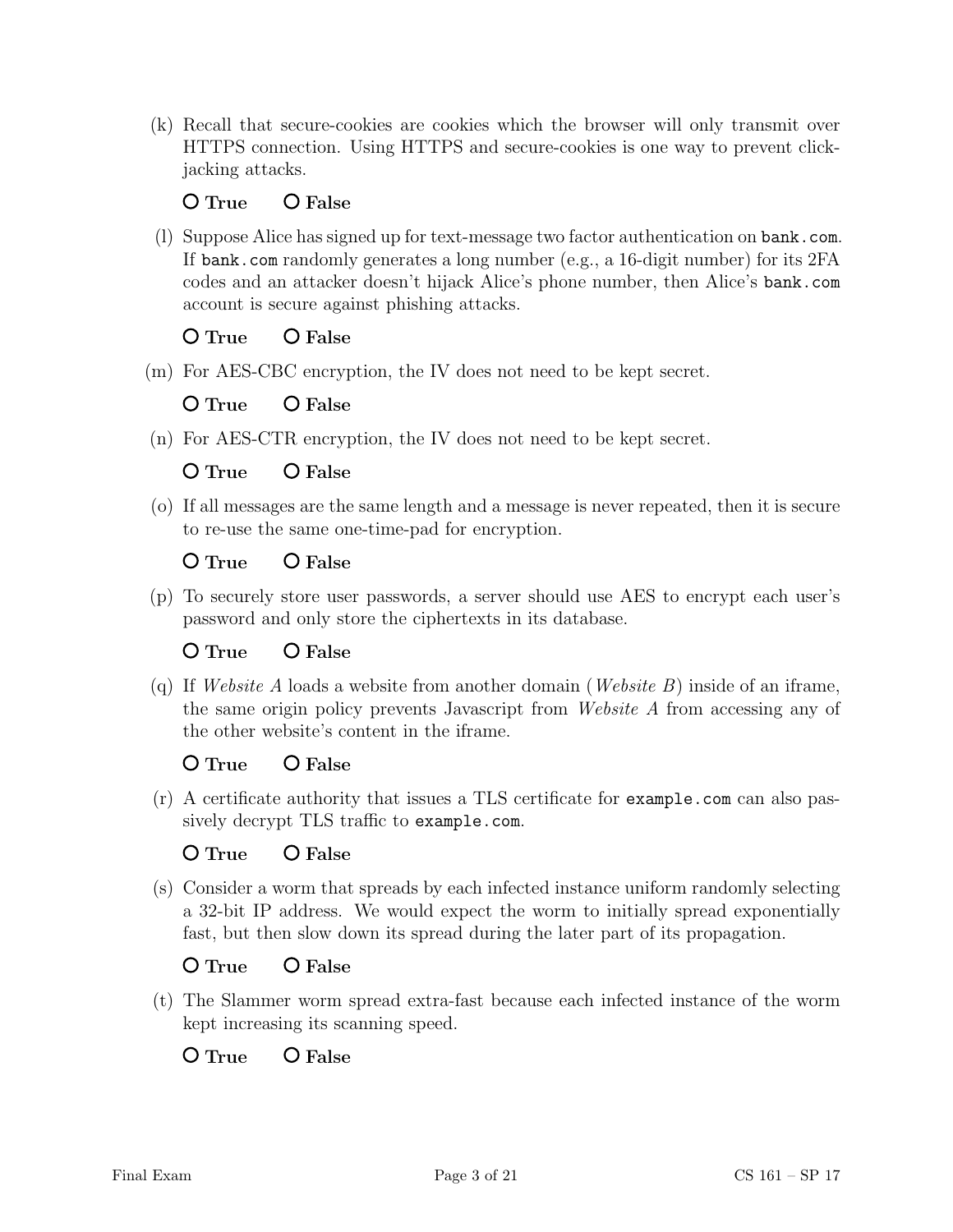### Problem 2 Multiple Choice (74 points)

- (a) (6 points) Suppose an attacker steals the private key of a website that uses TLS, and remains undetected. What can the attacker do using the private key? Mark ALL that apply.
	- Decrypt recorded past TLS sessions that used RSA key exchange. Decrypt recorded past TLS sessions that used Diffie–Hellman key exchange.
	- Successfully perform a MITM attack on future TLS sessions. O None of these.
- (b) (6 points) DNSSEC provides which of the following security properties for DNS responses? Mark ALL that apply.
	- $\circ$ Authentication Confidentiality
	- Availability **O** Integrity  $\circ$
	- None of these
- (c) (8 points) "Mixing program control and user data" is a class of vulnerabilities where a program/application accidentally treats user input as code and executes it. Which of the following attacks exploit this class of vulnerabilities? Mark ALL that apply.

| <b>O</b> Buffer overflows | <b>O</b> Stored XSS    |
|---------------------------|------------------------|
| $O$ CSRF                  | <b>O</b> Reflected XSS |
| $\circ$ SQL Injection     | $\bullet$ Clickjacking |

None of these

against CSRF attacks

- (d) (6 points) To verify that she is visiting the correct website, Alice is told to make sure to check that the URL in the browser's address bar is the URL she actually wants to visit. Which of the following statements are true? **Mark ALL of the** following statements that apply.
	- Of relevance for this situation is the This will help Alice defend herself principle of Least Privilege against some DNS spoofing attacks Of relevance for this situation is the O This will help Alice defend herself principle of Consider Human Factors against some phishing attacks This will help Alice defend herself  $\Omega$ None of these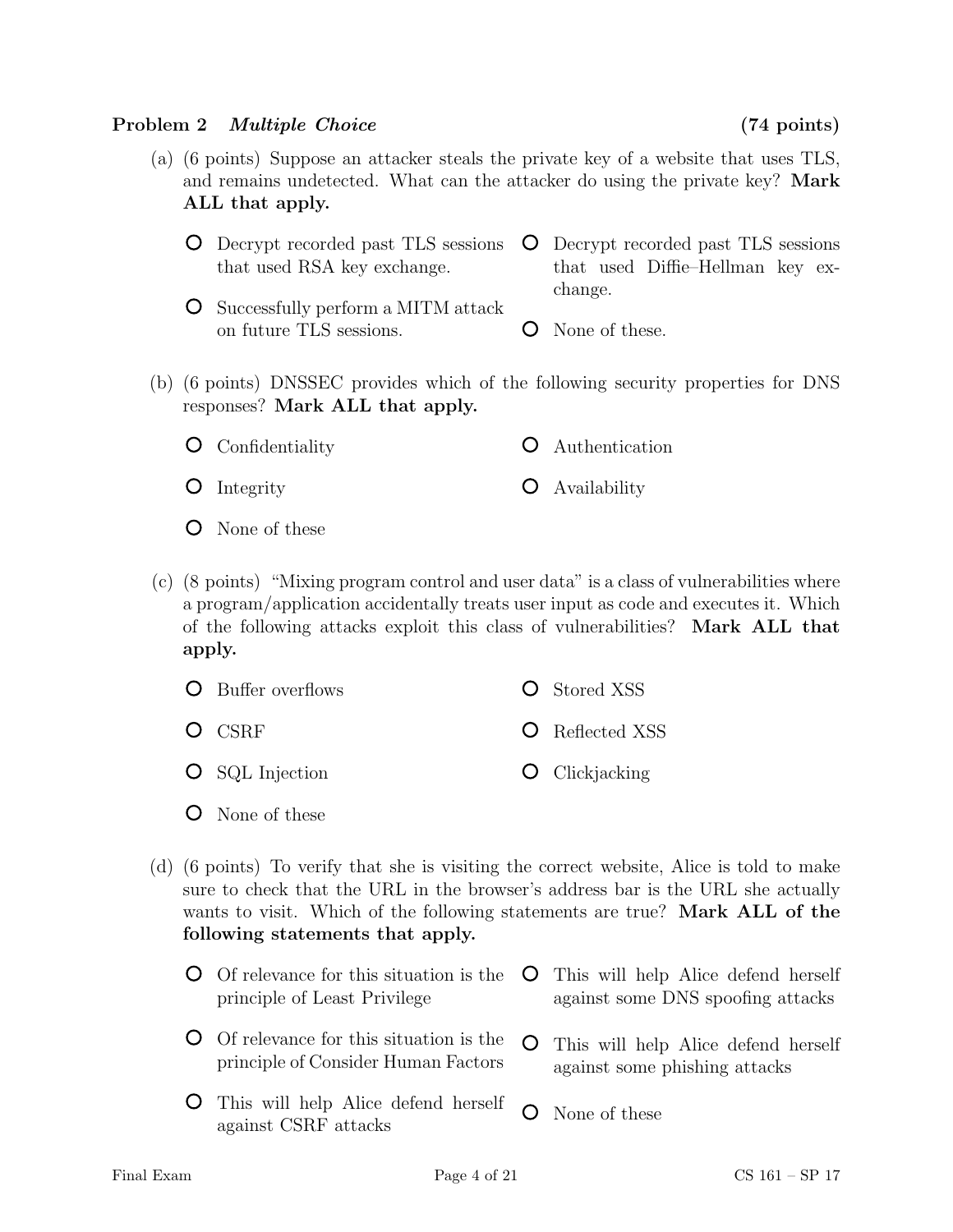- (e) (6 points) Alice is trying to visit maps.google.com and neither her machine nor her local resolver have any entries in their DNS caches. In the following, assume that google.com subdomains use HTTPS and are on the predefined HSTS (HTTP Strict Transport Security) list in Alice's browser. You do not need to worry about attacks on availability, nor attacks based on stealing private keys, malware infections, or obtaining a fraudulent google.com certificate. Mark ALL that apply.
	- For DNSSEC to work securely, the root and .com zones will need to sign their NS and glue/additional records.
	- For DNSSEC to work securely, the root and .com zones will need to encrypt their NS and glue/additional records.
	- Because google.com subdomains are on the predefined HSTS list, Alice's visit to maps.google.com is secure against DNS spoofing attacks.
- $\overline{O}$ Because google.com subdomains are on the predefined HSTS list, Alice's visit to maps.google.com is secure against MITM attacks.
- Because google.com subdomains are on the predefined HSTS list, Alice's visit to maps.google.com is secure against ssl-strip attacks.
- None of these apply.
- (f) (8 points) Gandalf is surfing the web and visits the URL http://gondor.berkeley.edu. Assume that neither his machine nor his local resolver have any entries in their DNS caches, and that berkeley.edu is the authoritative name server for all berkeley.edu subdomains. Assuming global deployment and use of DNSSEC, and that DNS zones use Key Signing Keys (KSKs) and Zone Signing Keys (ZSKs), which of the following are True? Mark ALL that apply.
	- Gandalf's machine can use the berkeley.edu KSK to encrypt the query it sends to the berkeley.edu DNS server.
	- berkeley.edu's ZSK will be signed by the root's KSK.
	- berkeley.edu's ZSK will be signed by berkeley.edu's KSK.
	- Gandalf's machine will receive a final A record for gondor. berkeley.edu that is signed with berkeley.edu's ZSK.
- $\overline{O}$ Gandalf's machine will receive a final A record for gondor.berkeley. edu that is encrypted with a public key that Gandalf provides in his DNS query.
- $\circ$ The final A record for gondor. berkeley.edu will have object security.
- If zones correctly implement DNSSEC, then Gandalf is secure against a MITM attacker who attempts to modify content retrieved from the gondor.berkeley.edu web site.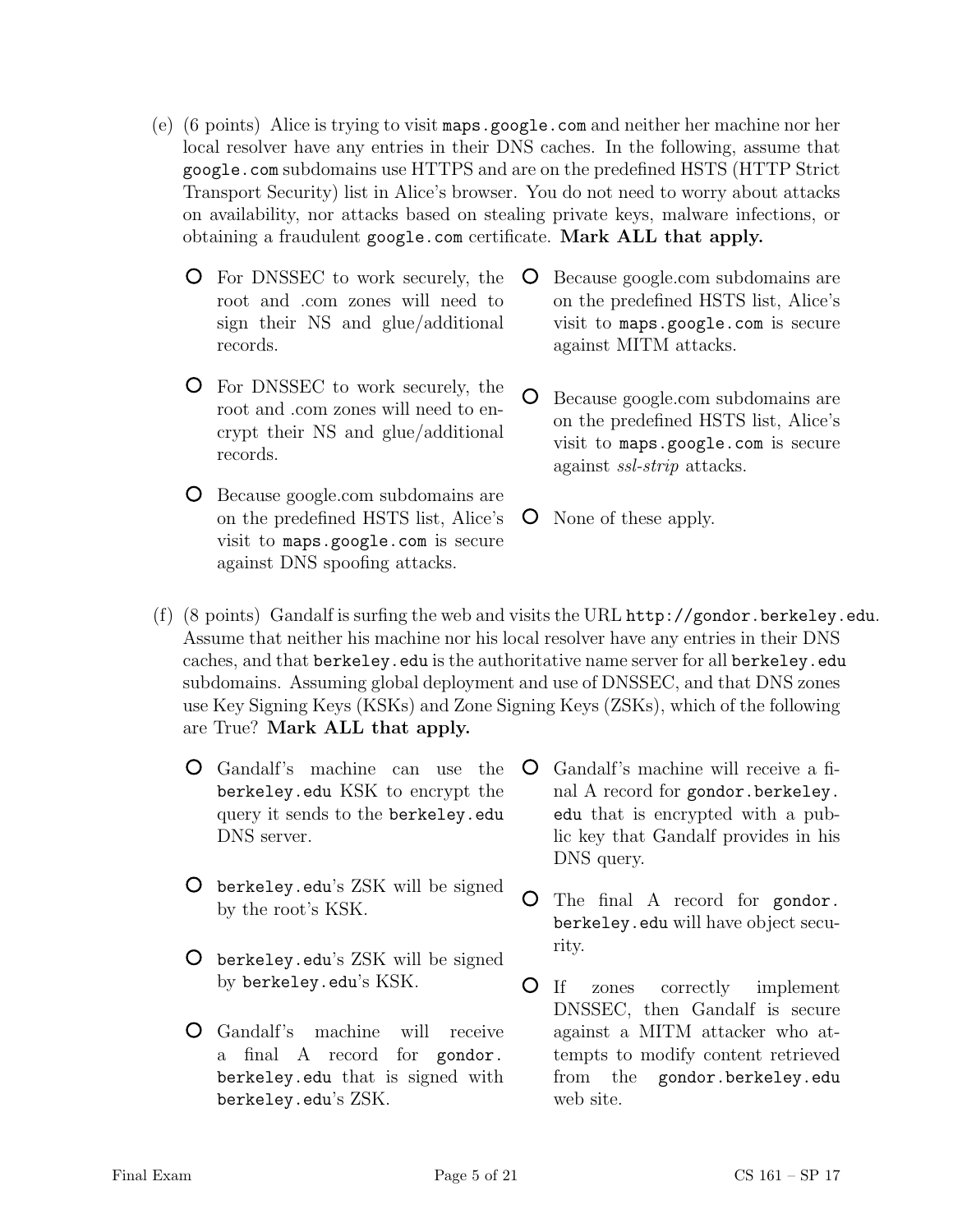- (g) (6 points) A border firewall's primary purpose is (Mark ONE):
	- Block incoming VPN connections.
	- Prevent CSRF attacks.
	- Detect buffer overflows.
	- Prevent XSS attacks.
- Prevent a network intruder inside the network from spreading internally.
- **O** None of these.

(h) (8 points) Which of the following attacks might allow an attacker to steal one of your browser cookies (Mark ALL that apply):

| <b>O</b> Reflected XSS | <b>O</b> Buffer overflow |
|------------------------|--------------------------|
| <b>O</b> Stored XSS    | <b>O</b> TLS downgrade   |
| $O$ Clickjacking       | $O$ DD <sub>o</sub> S    |

- None of these
- (i) (6 points) Alice and Bob want to communicate over an insecure channel using one of the following schemes, where  $M$  is the message in plaintext. Which scheme should they use in order to avoid padding oracle attacks? Assume that (1) all of the algorithms are secure, and (2) MAC and Sign do not leak anything about M. Mark ALL that apply.
	- $\mathsf{O}$  Enc $(M)$ , MAC $(M)$
- $\mathsf{O}$  Enc $(M)$ , MAC(Enc $(M)$ )
- $\mathsf{O}$  Enc(M || MAC(M))
- None of these

 $\mathsf{O}$  Enc $(M)$ , Sign $(M)$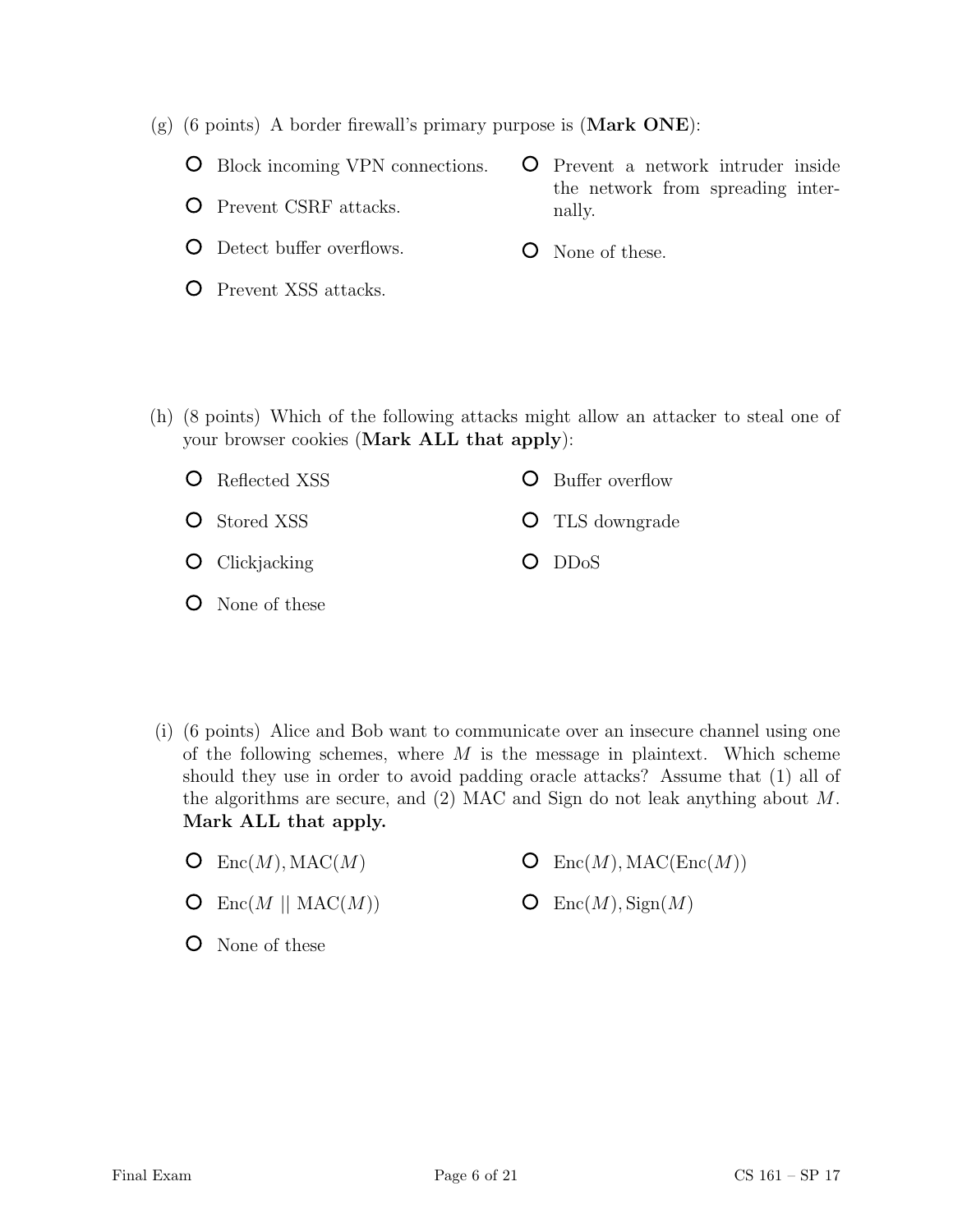- (j) (6 points) Let S be a publicly available trusted service that knows the public keys of all users. Alice communicates with  $S$  to obtain Bob's public key using the following protocol:
	- 1.  $A \longrightarrow S$  : A, B 2.  $S \longrightarrow A : [K_B, B]_{K_S^{-1}}$

In step 1, Alice sends along her identity  $A$  and asks  $S$  for Bob's public key. In step 2, S responds by returning Bob's public key  $K_B$  along with his identity B, and signs the message.

Which of the following attacks is this protocol vulnerable to? **Mark ALL that** apply.

- $\bullet$  Mallory can tamper with S's re- $\circ$ Since S's response is not encrypted, sponse so as to substitute her own Mallory can use  $K_B$  to decrypt any public key  $K_M$  instead of  $K_B$ . messages Alice sends to Bob in the future.
- $\bullet$  Mallory can tamper with S's re- $\circ$ sponse so as to substitute an older key  $K'_B$  that Bob might have revoked.
- None of these.

- (k) (8 points) For the same situation as in the previous question, which of the following modifications to step 2 would defend against the attacks that the protocol in that question is vulnerable to? Mark ALL that apply.
	- $S \longrightarrow A : [K_B, A, B]_{K_S^{-1}}$
	- $S \longrightarrow A : [K_B, B, T]_{K_S^{-1}}$  where T is a timestamp
- $S \longrightarrow A : [K_B, B, A, N]_{K_S^{-1}}$ , where N is a nonce randomly selected by S
- $S \longrightarrow A: [K_B, B, N]_{K_S^{-1}}$ , where N is a nonce randomly selected by  $S$
- $S \longrightarrow A : [K_B, T]_{K_S^{-1}}$  where T is a O None of these timestamp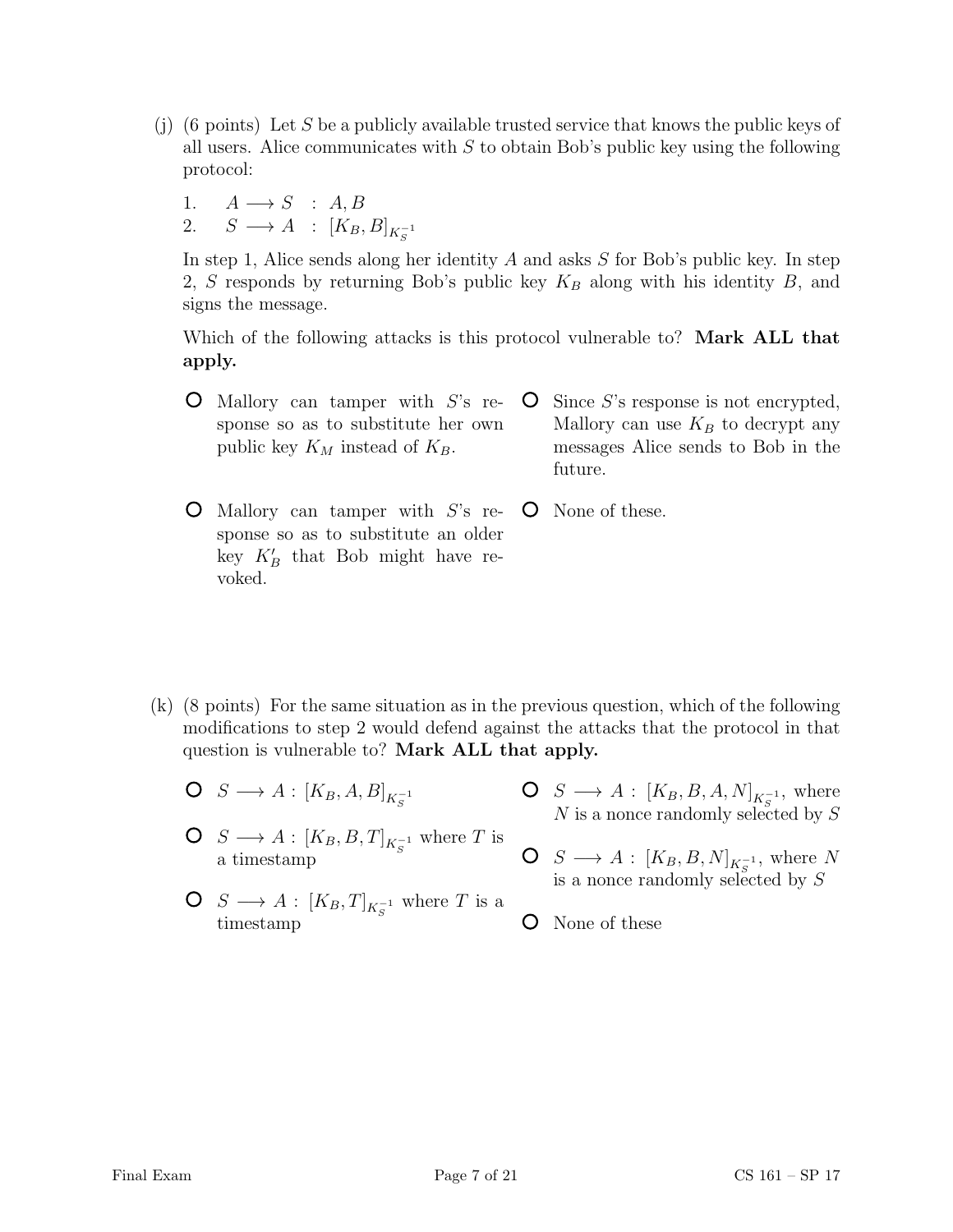# Problem 3 Bypassing ASLR (48 points)

Mallory is trying to perform a return-to-libc attack on a simple stack buffer overflow vulnerability. She wants to overwrite the return address of the vulnerable function with the address of the system function, and pass it an arbitrary command argument. But the system she wants to attack has ASLR enabled, so &system (the address of system) is different every time.

Wanting to explore this further, Mallory writes the simple program:

```
#include <stdio.h>
void main() {
    printf("system is at 0x%x\n", &system);
}
```
She runs this five times, with ASLR enabled, and gets the following output:

system is at 0xbf9d7f14 system is at 0xbf9d7f99 system is at 0xbf9d7f88 system is at 0xbf9d7f36 system is at 0xbf9d7f08

(a) (16 points) She shouts "Eureka! It won't work every time, but I can easily break this now!". What did Mallory learn? How can she use it to successfully exploit the buffer overflow with a return-to-libc attack?

(b) (8 points) What is the probability that Mallory will succeed if she has 1 chance to perform her return-to-libc attack?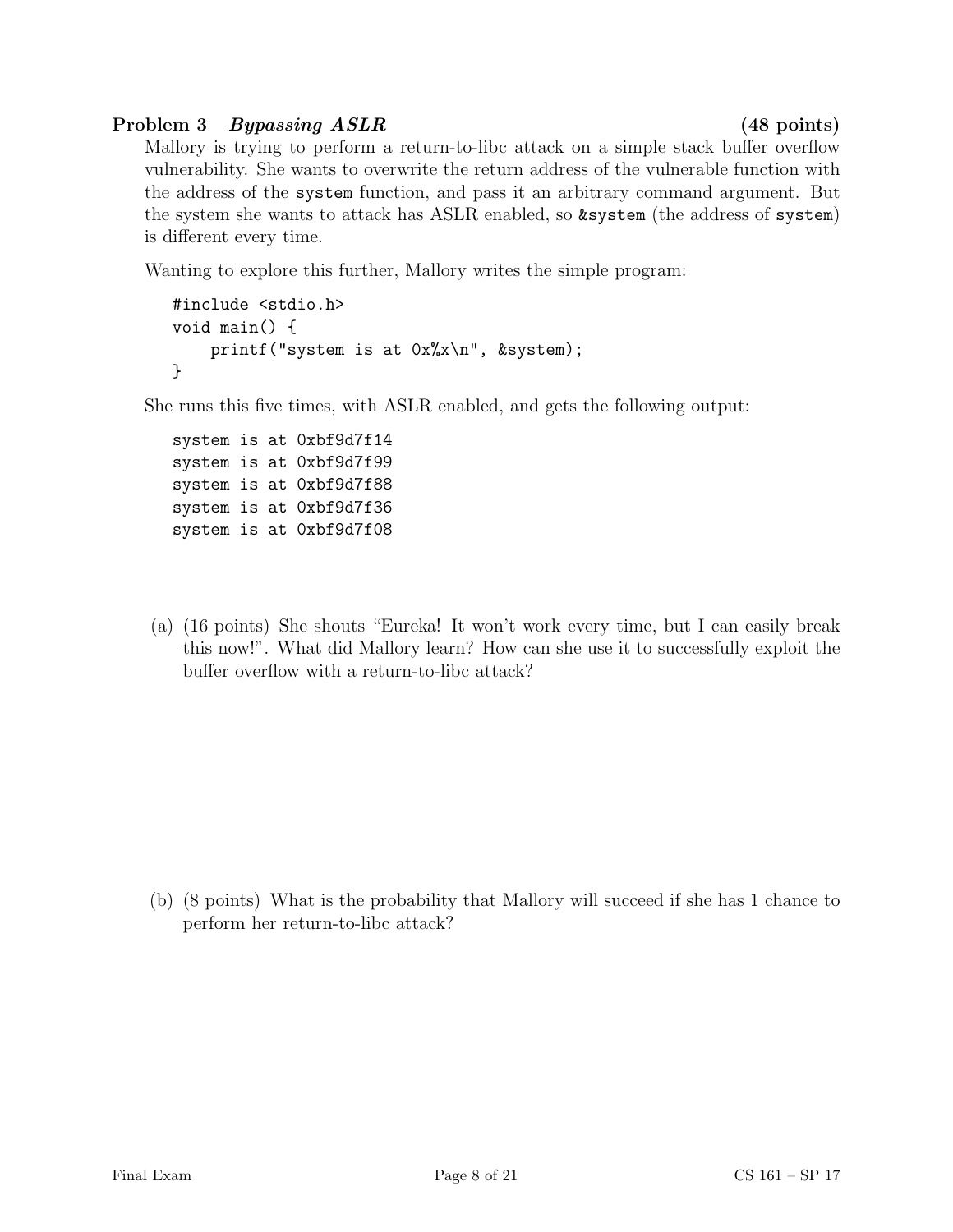(c)  $(24 \text{ points})$  Suppose Mallory is able to control the input (i.e.  $\arg(\1)$ ) to the following silly backup program, written by programmers from Junior University (assume headers necessary for this code to compile have been included):

```
// Protect our data by making 2 copies!
void double_copy(char *data) {
    char buf1[16];
    char buf2[16];
    strcpy(buf2, data);
    strcpy(buf1, data);
}
int main(int argc, char *argv[]) {
    // recall: argv[0] is the name of the program
    if (\arg c := 2)return -1;
    double_copy(argv[1]);
}
```
Give an input that will cause "sudo  $rm -rf$  /" to be run on the victim machine with probability equal to what you answered in the previous part.

Use the following assumptions about the victim system:

- 1. It is an IA-32 platform with 4-byte words (recall it's also little endian).
- 2. The stack is aligned at word granularity.
- 3. Local variables of each function are placed on the stack in the order they appear in the source code.
- 4. ASLR is enabled for the stack segment.
- 5.  $argv[1] == 0x07070707$  will always evaluate to true.

Hint: # is the shell comment character.

You can use  $\xleftrightarrow^*$  (where the  $\ast$ s are replaced by hex digits) to represent a character in hexadecimal form. Fill in the answer below: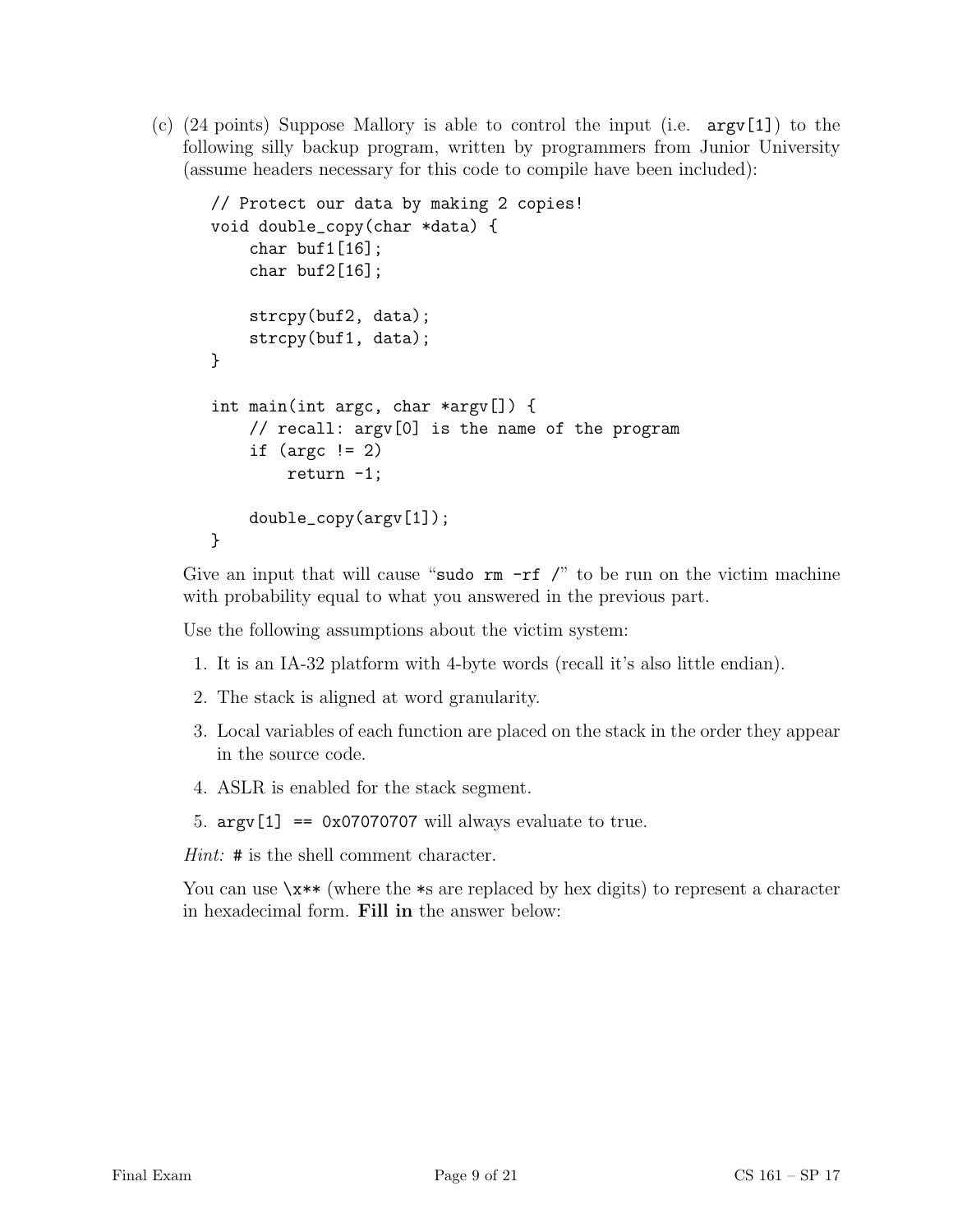# Problem 4 Attacks on TLS (72 points)

Recall the TLS protocol, depicted in the figure below. We use the following notation:  ${M}_K$  denotes a message M encrypted using the key K.  $[M]_K^{-1}$  denotes a message M along with a signature over M using the key  $K^{-1}$ .



Figure 1: TLS 1.2 Key Exchange

- (a) (24 points) Suppose the client and server use RSA to exchange the premaster secret. Mallory intercepts the ClientKeyExchange message and replaces  $PS$  with a fake value  $PS'$ . Assume that Mallory can modify the messages after ClientKeyExchange as well, if required. Which of the following are true? Mark ALL that apply.
	- Mallory will be able to decrypt the application data sent by the client to the server.
	- Mallory will be able to decrypt the application data sent by the server to the client.
	- The server will detect the tampering when it receives ClientKeyExchange.
- Mallory can avoid detection until the server receives Finished from the client, at which point she'll be detected.
- Mallory can avoid detection until the client receives Finished from the server, at which point she'll be detected.
- O None of these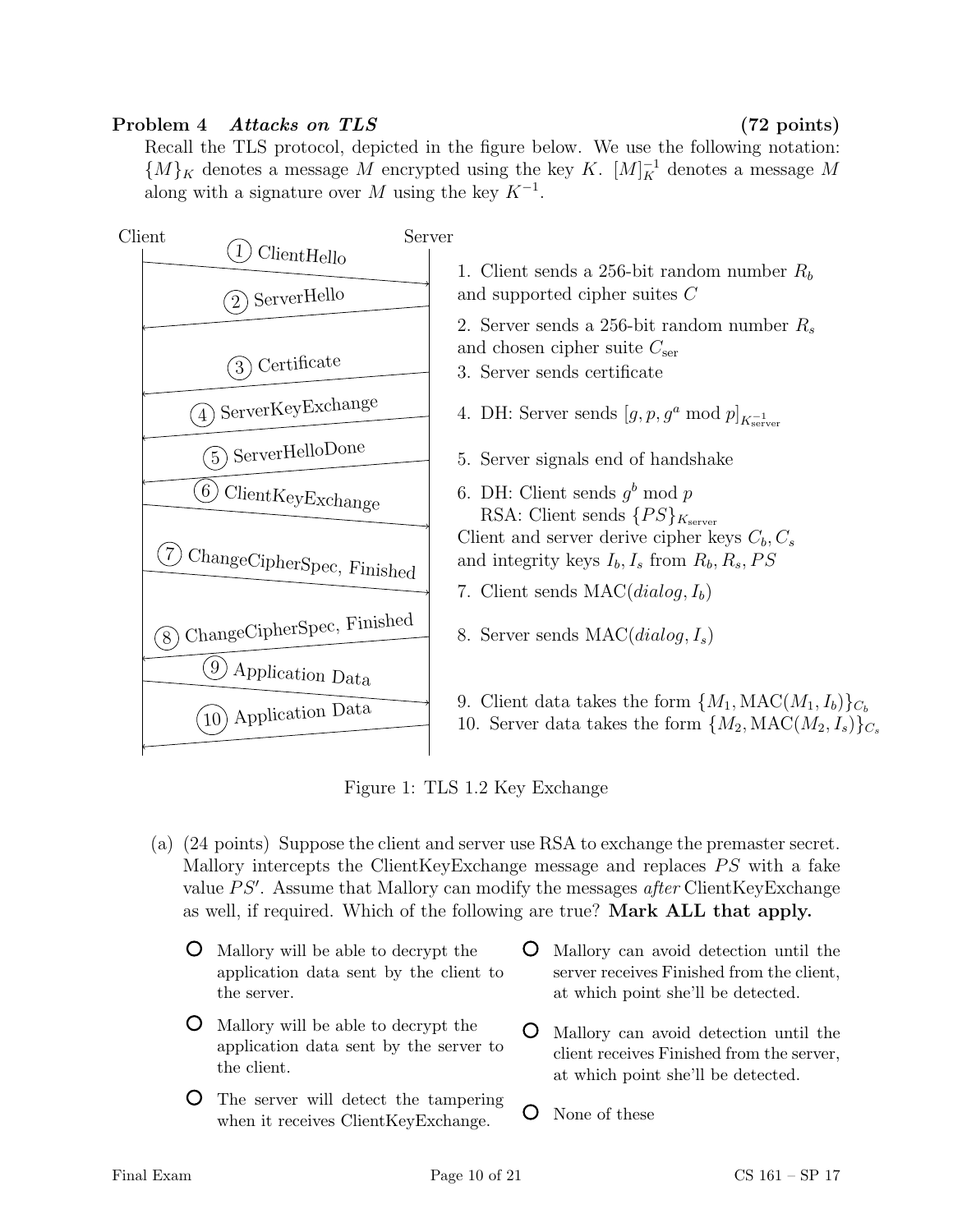(b) Now suppose the client and server use Diffie-Hellman for exchanging the premaster secret. Mallory wants to decrypt the data sent by the server to the client by downgrading the cipher suites. She doesn't care about the data sent by the client to the server. If the server always picks the strongest cipher suite and parameters available, specify whether Mallory's attack will succeed in the following scenarios  $(Yes/No)$ .

If yes, then list the handshake messages Mallory will need to necessarily modify. If not, explain why.

Assume that unless specified, all cryptographic algorithms supported by the client and server are secure.

i. (12 points) Suppose the client and server support 3DES in addition to AES. Mallory is aware of an attack on 3DES that allows her to learn any message encrypted using it. She therefore wishes to force the client and server to use 3DES instead of AES as the encryption algorithm.

ii. (12 points) Suppose the client and server support a weak variant of Diffie-Hellman ( $DH_{weak}$ ). Mallory is aware of an attack on  $DH_{weak}$  that allows her to learn the exchanged secret. She therefore wishes to force the client and server to use  $DH_{weak}$  instead of standard Diffie-Hellman.

(c) (24 points) Recall that ClientHello contains a nonce  $R_b$ , along with C, the cipher suites supported by the client. ServerHello contains a nonce  $R_s$  along with  $C_{\text{ser}}$ , the cipher suite chosen by the server. Which of the following modifications to the TLS protocol would prevent Mallory from conducting any downgrade attacks on the cipher suites? Mark ALL that apply.

| ServerKeyExchange includes                                                                        | ServerKeyExchange includes                                                                |
|---------------------------------------------------------------------------------------------------|-------------------------------------------------------------------------------------------|
| $[R_b]_{K_{\text{server}}^{-1}}, [C]_{K_{\text{server}}^{-1}}$                                    | $[C]_{K_{\text{server}}}$ , $[C_{\text{ser}}]_{K_{\text{server}}}$                        |
| <b>O</b> ServerKeyExchange includes $[R_b, C]_{K_{\text{coup}}^{-1}}$                             | <b>O</b> ServerKeyExchange includes $[C  C_{\text{ser}}]_{K_{\text{server}}}$             |
| <b>O</b> ServerKeyExchange includes $[C]_{K_{\text{coarse}}}$                                     | <b>O</b> ServerKeyExchange includes<br>$[R_b    C    C_{\text{ser}}]_{K_{\text{server}}}$ |
| <b>O</b> ServerKeyExchange includes $[C_{\text{ser}}]_{K_{\text{server}}}$ <b>O</b> None of these |                                                                                           |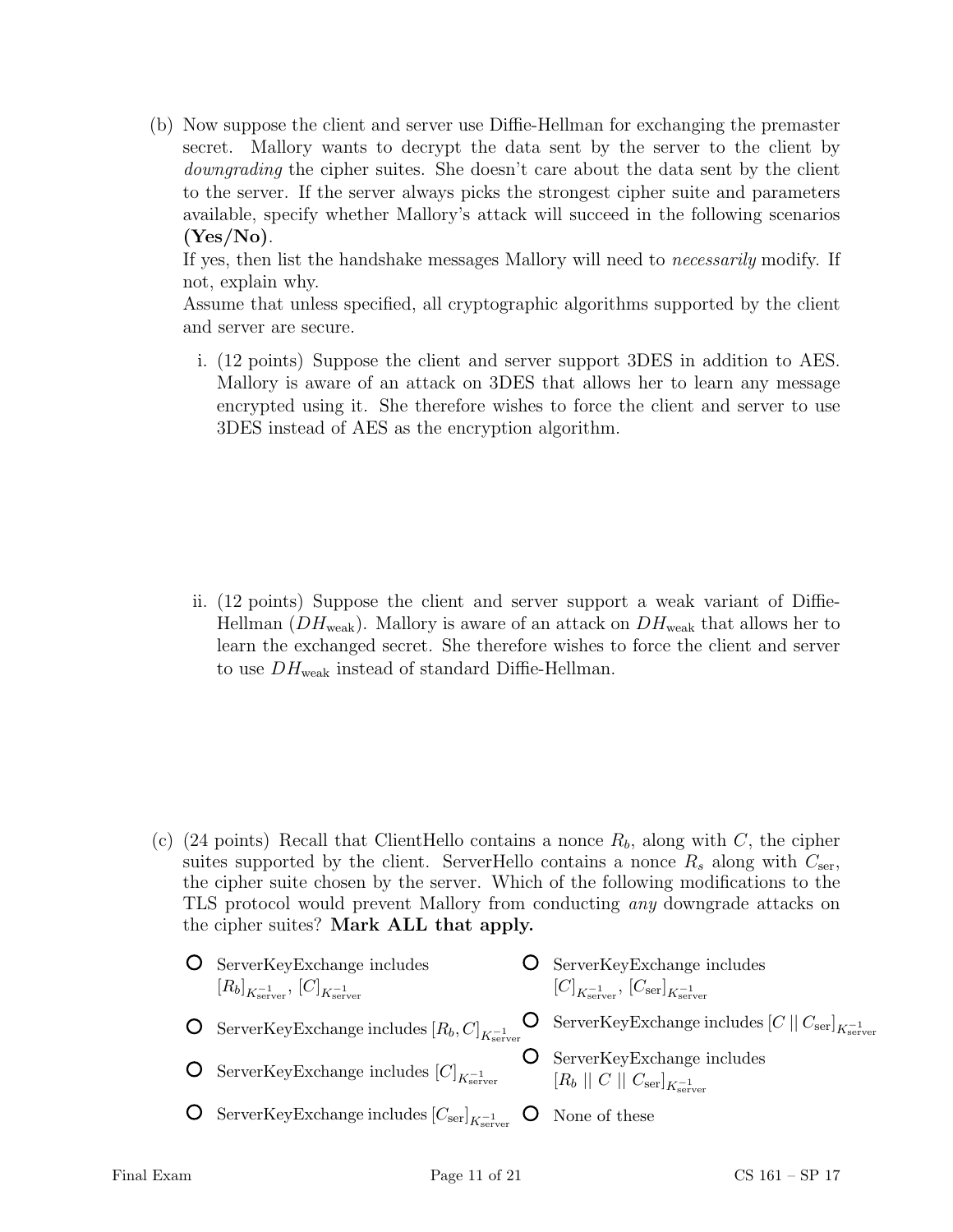Problem 5 Software vulnerability (64 points)

Here is a fragment of Python source code for a fictitious email-based spell-checker service:

```
def process_incoming_email(msg):
   return_addr = msg.get("From")
    search_term = msg.get("Subject")
    status = os.system("fgrep " + search_term + " /usr/share/dict/words")
    if status == 0: # exit code 0 means success
        response = "The word " + search_term + " is spelled right!"
    else:
        response = "Sorry, " + search_term + " is not a word."
    send_response(return_addr, response)
```
In this service, users submit a word to check as the Subject: header field of an email. For example:

```
To: spellcheck@example.com
From: user@berkeley.edu
Subject: phenommenon
```
The process incoming email function is responsible for checking the spelling of the word, generating an appropriate response message, and sending the response back to the original sender via email. The function works by extracting a search term from the Subject header field, then using the fgrep command to search for the term in /usr/share/dict/words, a file containing a list of English words. The fgrep command searches a file for a fixed text pattern; its syntax is 'fgrep pattern filename'.

os.system is a Python function that accepts a single string and executes the string using the command shell. It works the same as the C system() library routine that we discussed in lecture.

(a) (16 points) The process incoming email function has a vulnerability. What email Subject: could you send that would cause the server to pause for 10 seconds before replying?

Subject:

(b) (16 points) What email Subject: could you send that would tell you whether or not there is a user called dbadmin on the spellcheck server? The list of users is stored in the file /etc/passwd.

Subject:

(c) (32 points) State one way that you could fix the vulnerability? (If you name more than one, we will only grade the first.)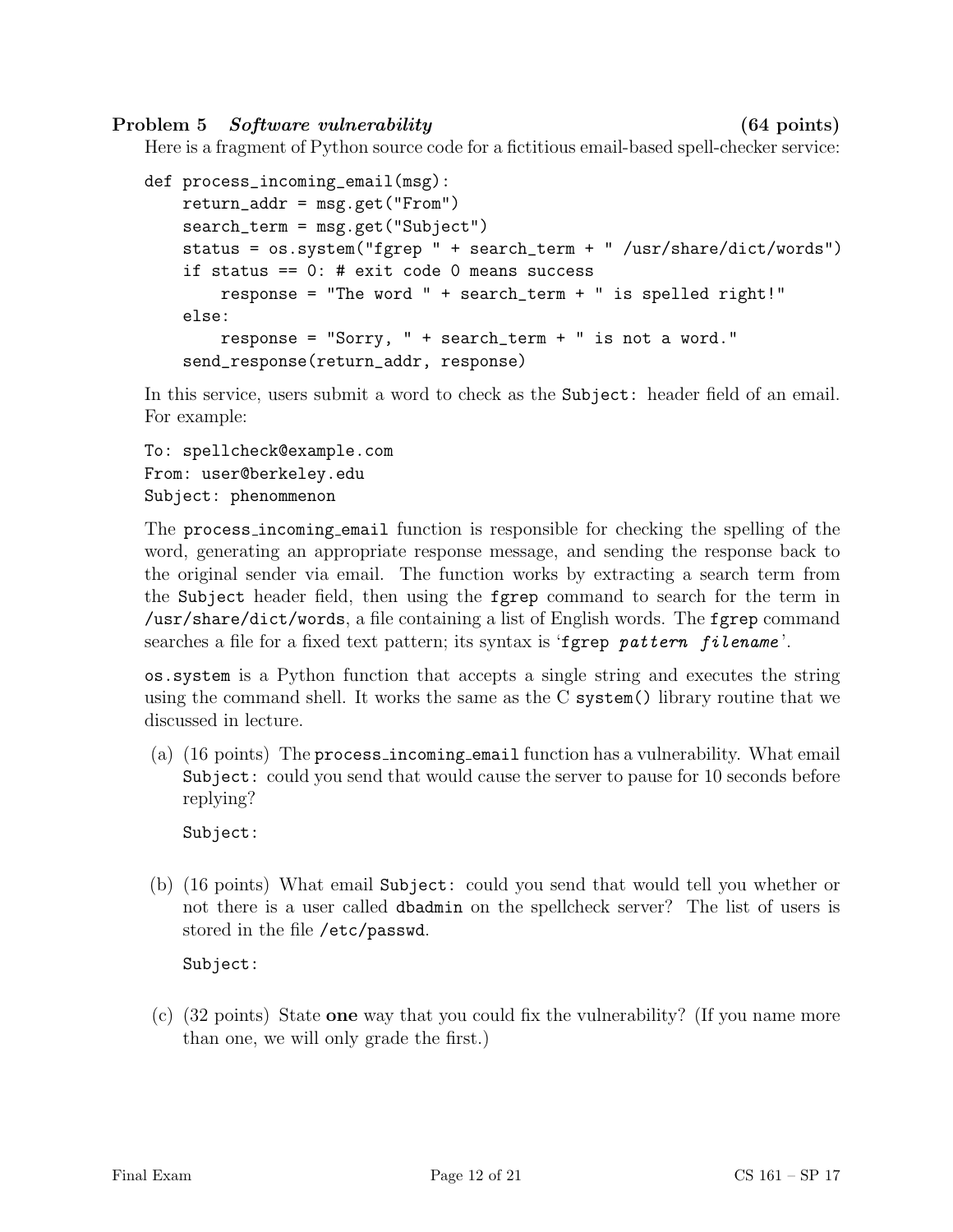# Problem 6 Coffee Shop Worries (54 points)

Alice and Bob just arrived at Brewed Awakening, the local coffee shop. Eve is already there, enjoying a cup of tea.

(a) (6 points) Alice wants to connect to Brewed Awakening's WiFi network. Under which protocols would her connections be safe from sniffing attacks by other coffee shop visitors, such as Eve? Mark all that apply.

WEP WPA2 - Enterprise mode

WPA2 - Personal mode None of these

(b) (24 points) Turns out that Brewed Awakening's network has no encryption. Alice warns Bob that its not safe to use this connection, but Bob disagrees. Bob connects to the WiFi, and tests that he has Internet connectivity by going to https://kewlsocialnet.com. It loads without issues. Bob says the Alice: "See, no problem! That access was totally safe!"

If Bob is correct and the access to kewlsocialnet.com was safe, explain why he is correct. If he is not correct, provide a network attack against Bob.

### Answer:

(c) (24 points) Now that he has tested his WiFi access, Bob then tells Alice: "I want to buy that last muffin at the counter. Let me check if I have enough money in my bank account." Eve hears this and panics! She wants the last muffin too but is waiting for her friend Mallory to bring enough cash to buy it. She is now determined to somehow stop Bob from buying that last muffin by preventing him from checking his bank account. Through the corner of her eye, Eve sees Bob start to type https://bank.com in his browser URL bar . . .

Describe two network attacks Eve can do to prevent Bob from checking his bank account. For each attack, describe clearly in one or two sentences how Eve performs the attack.

Attack  $#1$ :

Attack  $#2$ :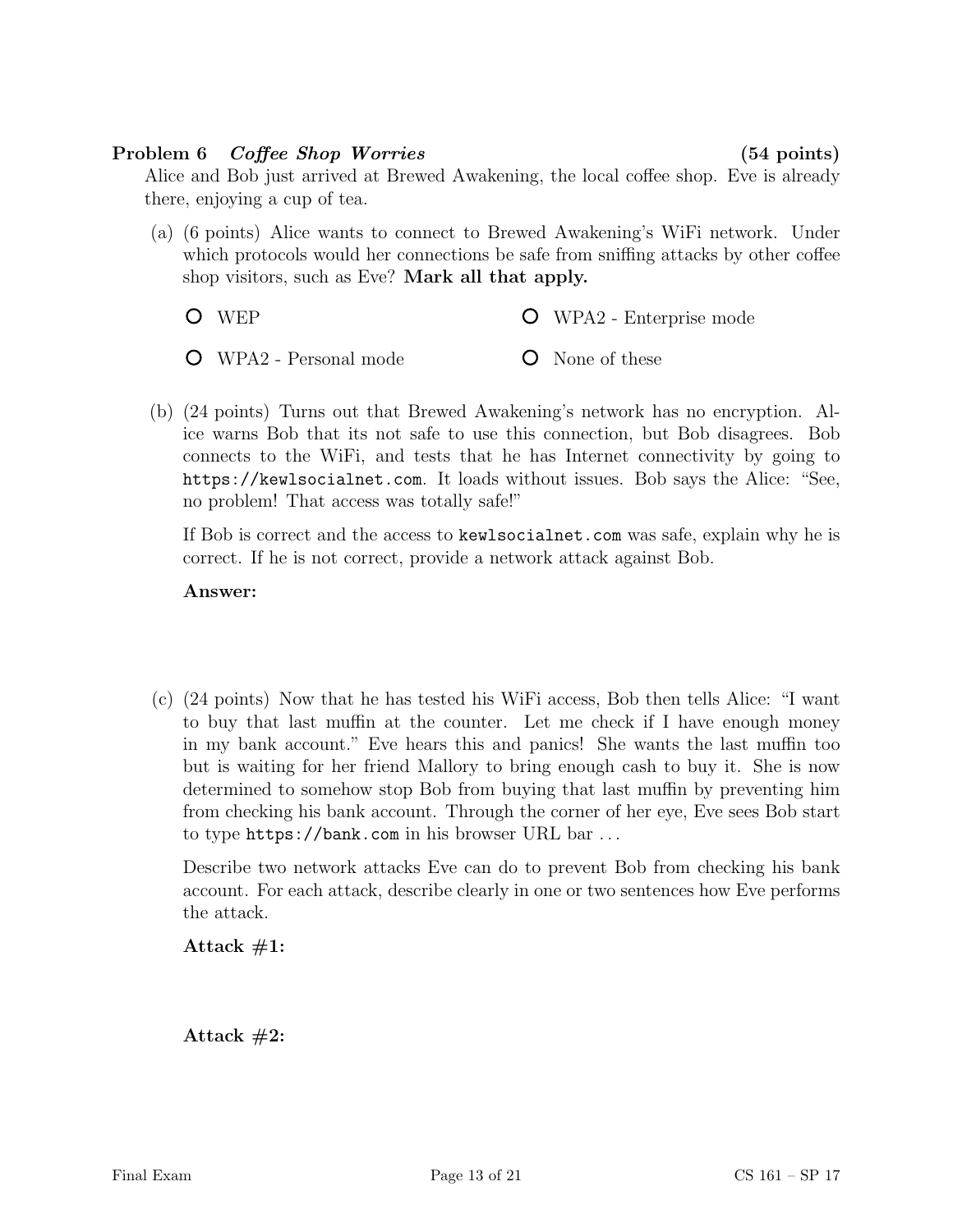### Problem 7 The Great Cannon (96 points)

In 2015, Github experienced a DoS attack orchestrated by China using the so-called "Great Cannon" (GC). It worked as follows. (Some details of the attack have been simplified or modified for this problem.)

Many websites include a fetch for a script for analytics from Baidu, a large Internet service in China somewhat similar to Google. The script would be retrieved via http://hm.baidu.com/h.js. The GC operated in-path at the border between China and the rest of the Internet. Upon seeing a request for this script, the GC would prevent the original HTTP request from being forwarded, and would instead return a different script, which instructed clients to repeatedly load http://github.com/cn-nytimes.

You can assume that Baidu served its traffic using servers in China; Github did so from servers in the USA; and websites using the analytics script were hosted all over the world.

(a) (6 points) For which of the following layers would the GC need to guess or infer header values it could not directly determine in order to carry out the attack? Mark ALL that apply.

| <b>O</b> Physical | <b>O</b> Transport   |
|-------------------|----------------------|
| $O$ Link          | <b>O</b> Application |
| <b>O</b> Network  | O None of these      |

(b) (6 points) Which layer was this attack meant to particularly stress regarding Github's servers? Mark the BEST choice.

| <b>O</b> Physical | <b>O</b> Transport     |
|-------------------|------------------------|
| $O$ Link          | $\bullet$ Application  |
| <b>O</b> Network  | <b>O</b> None of these |

- (c) (4 points) Whose traffic contributed to the DDOS attack? Mark the BEST choice.
	- Web browsers inside China **O** Both of these
	- Web browsers outside China **O** Neither of these
- (d) (4 points) Which packets would the implementers of this attack need to inspect? Mark the BEST choice.

| <b>O</b> Packets going into China | <b>O</b> Both of these |
|-----------------------------------|------------------------|
|                                   |                        |

Packets going out of China **O** Neither of these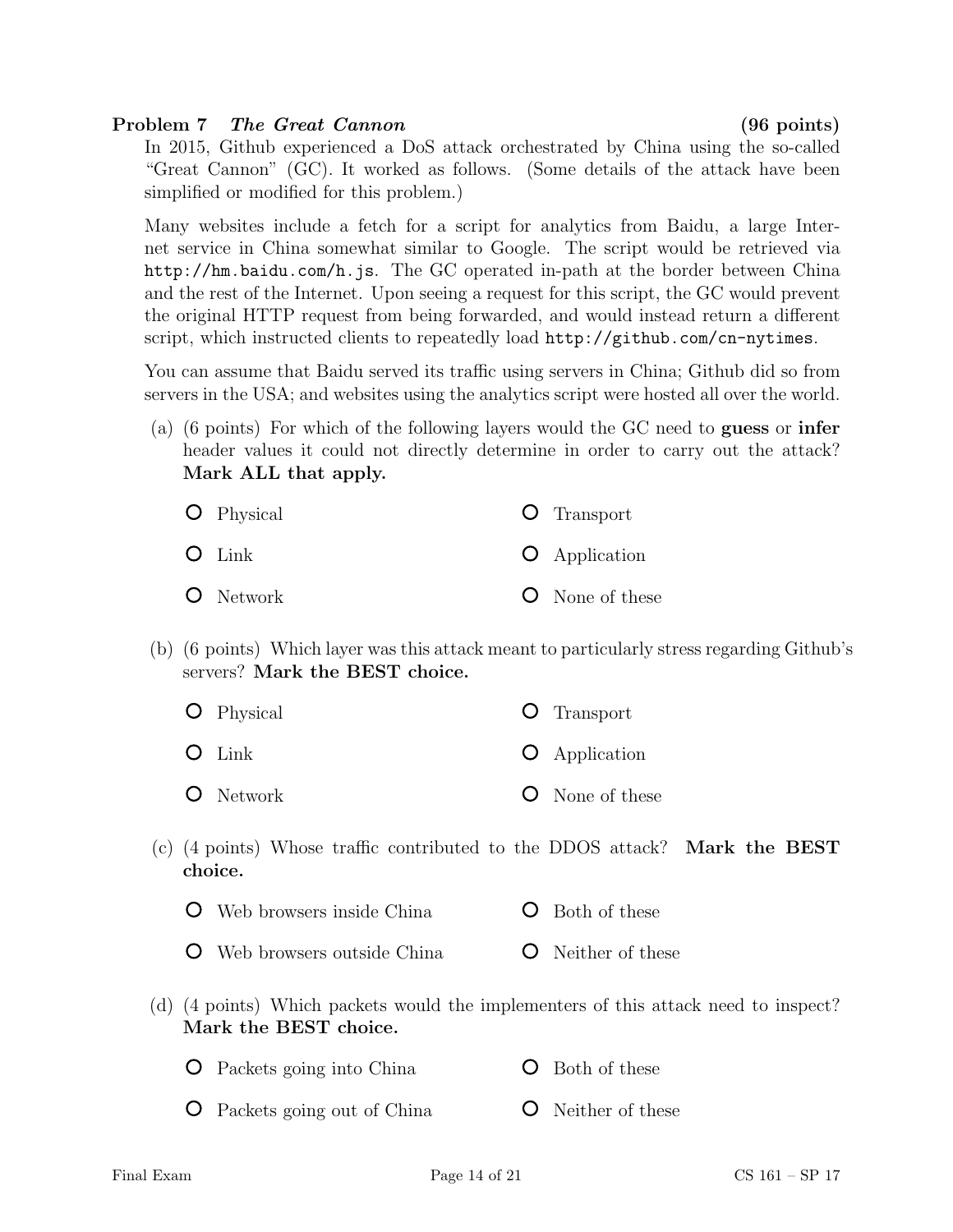(e) (12 points) Why doesn't the Same Origin Policy prevent this attack? (Limit your answer to no more than 2 sentences.)

(f) (12 points) For this and the next question, suppose that after the attack began, Github installed a NIPS to deal with this particular attack. Assume the NIPS is deployed on the Ethernet link connecting the github.com server to the public Internet. What kind of detection is MOST LIKELY to be effective under the circumstances? Mark the BEST choice and provide a short explanation.

| <b>O</b> Signature-based     | <b>O</b> Behavioral             |
|------------------------------|---------------------------------|
| <b>O</b> Anomaly-based       | <b>O</b> Honeypots              |
| <b>O</b> Specification-based | <b>O</b> Vulnerability scanning |

### Explanation:

- (g) (12 points) Suppose that the attack caused Github to receive 50 times as many bogus requests as legitimate requests, and that Github will consider a defense successful if it reduces the volume of flooding requests by at least a factor of 50, so the flooding is no larger than the volume of legitimate requests. Suppose further that Github found that their NIPS had a precision of 0.999 and a recall of 0.99 when detecting this attack. To what degree would this represent a successful defense? Mark ONE of the following and BRIEFLY explain ( $\leq 2$  sentences) your answer.
	- Yes, the NIPS provided a successful  $\circ$ No, the NIPS did not provide a sucdefense. cessful defense.
	- Additional information is needed to tell whether the NIPS provided a successful defense. Such a combination of precision and recall values is not possible under these circumstances.

### Explanation: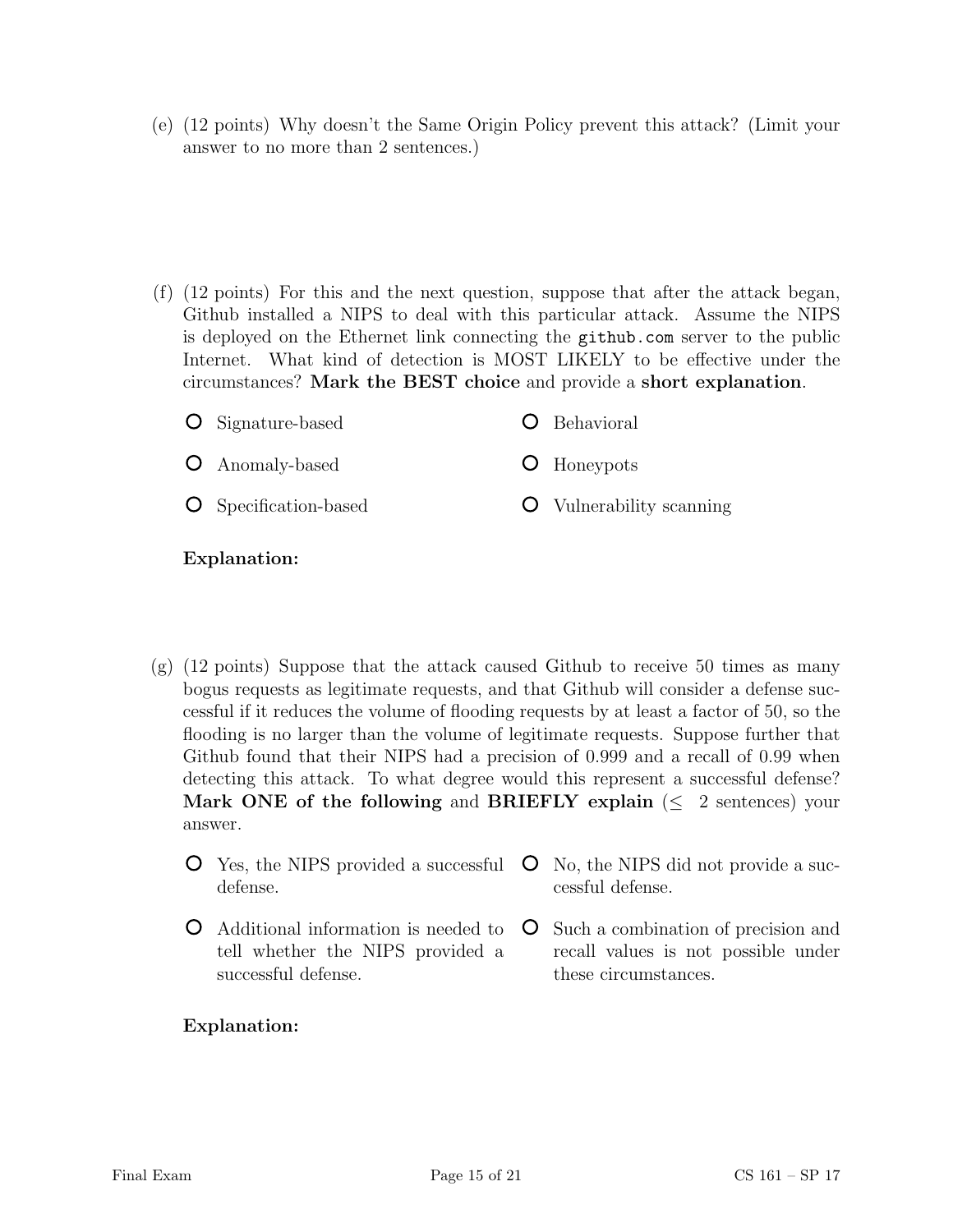- (h) (8 points) This attack occurred for sets of HTTP requests. Which of the following changes would have prevented the attack? Consider each choice in isolation (i.e., assess whether it prevents the attack assuming none of the other choices are in effect). Mark ALL that apply. For each choice, assume that the content that the site serves remains the same.
	- Every website that uses Baidu's analytics switches to serve its content using HTTPS instead of HTTP.
	- Baidu's analytics server redirects any incoming HTTP connection to a corresponding HTTPS URL.
	- None of these.

Baidu switches its analytics server over to only be accessible using an HTTPS URL.

Github's server redirects any incoming HTTP connection to a corresponding HTTPS URL.

- Github switches its server over to only be accessible using HTTPS.
- (i) (8 points) Which of the following techniques could Github have used to make the attack ineffective? Mark ALL that apply.
	- Blacklist any packets from Chinese IP addresses **O** Move the affected Github server to a new IP address
	- Use SYN cookies for all new connections
- Remove all use of Baidu analytics from Github web pages

None of these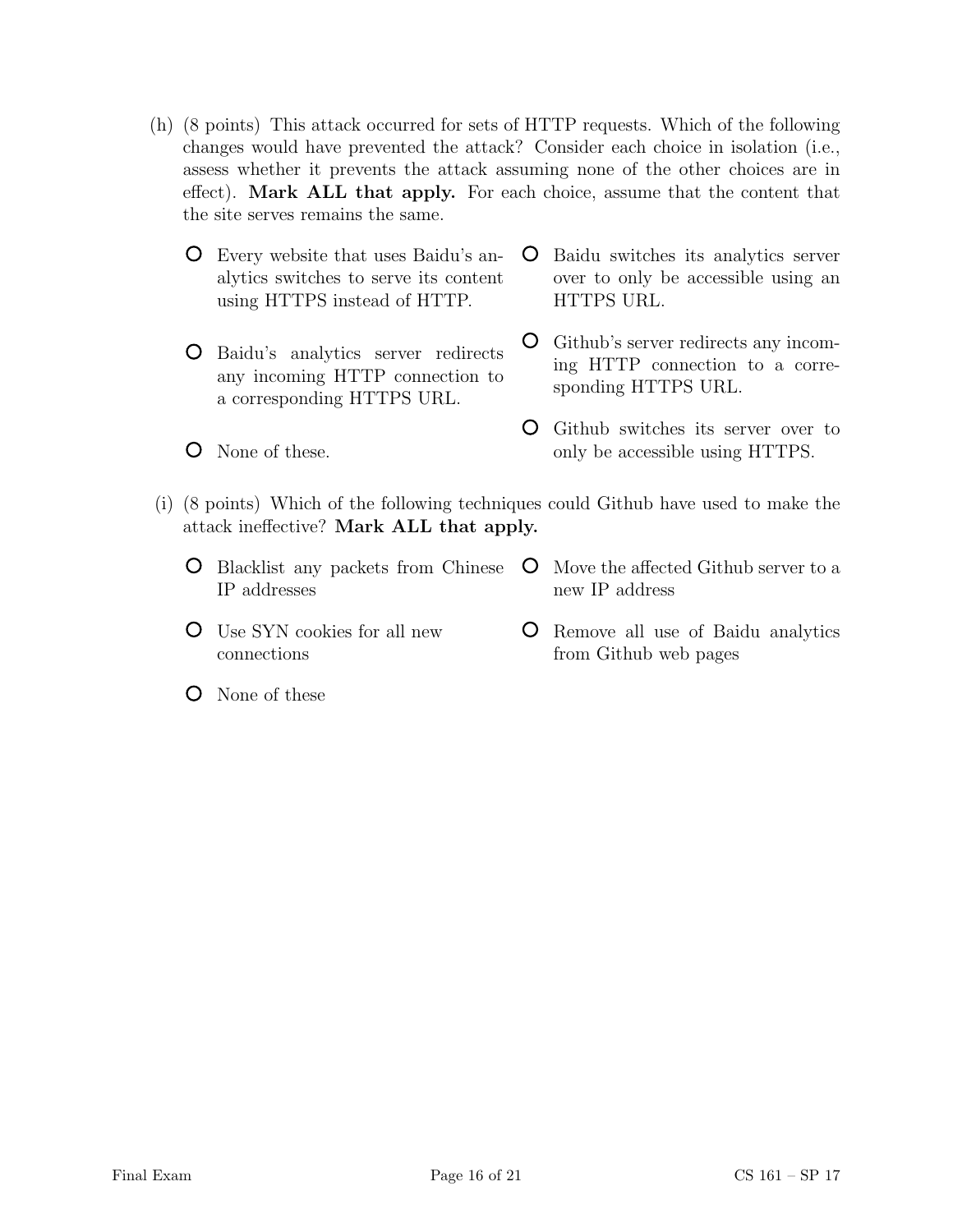(j) The remainder of this problem concerns a Web security feature called Subresource Integrity (SRI). It works by adding an attribute to the script tag for externally loaded scripts:

<script src="http://example.com/script.js" integrity="[CRYPTOGOOP]">

Browsers then validate the integrity of the script retrieved from the given src= location.

- i. (8 points) What should CRYPTOGOOP contain for it to achieve its goal of assuring integrity, while minimizing the effort required by web developers to adopt it? Mark the BEST answer.
	- An encryption of the script being  $\circ$  A digital signature of the script beloaded ing loaded
	- A MAC of the script being loaded  $\circ$  A hash of the URL of the script
	- A hash of the script being loaded
- ii. (8 points) Suppose every website with Baidu's analytics starts using SRI. Given GC's capabilities, could it still redirect some Baidu analytics traffic to Github?
	- $O$  Yes  $O$  No

Explanation (1 sentence):

iii. (8 points) Name ONE drawback to a website's owner from deploying SRI. (If you name more than one, we will only grade the first.)

Drawback: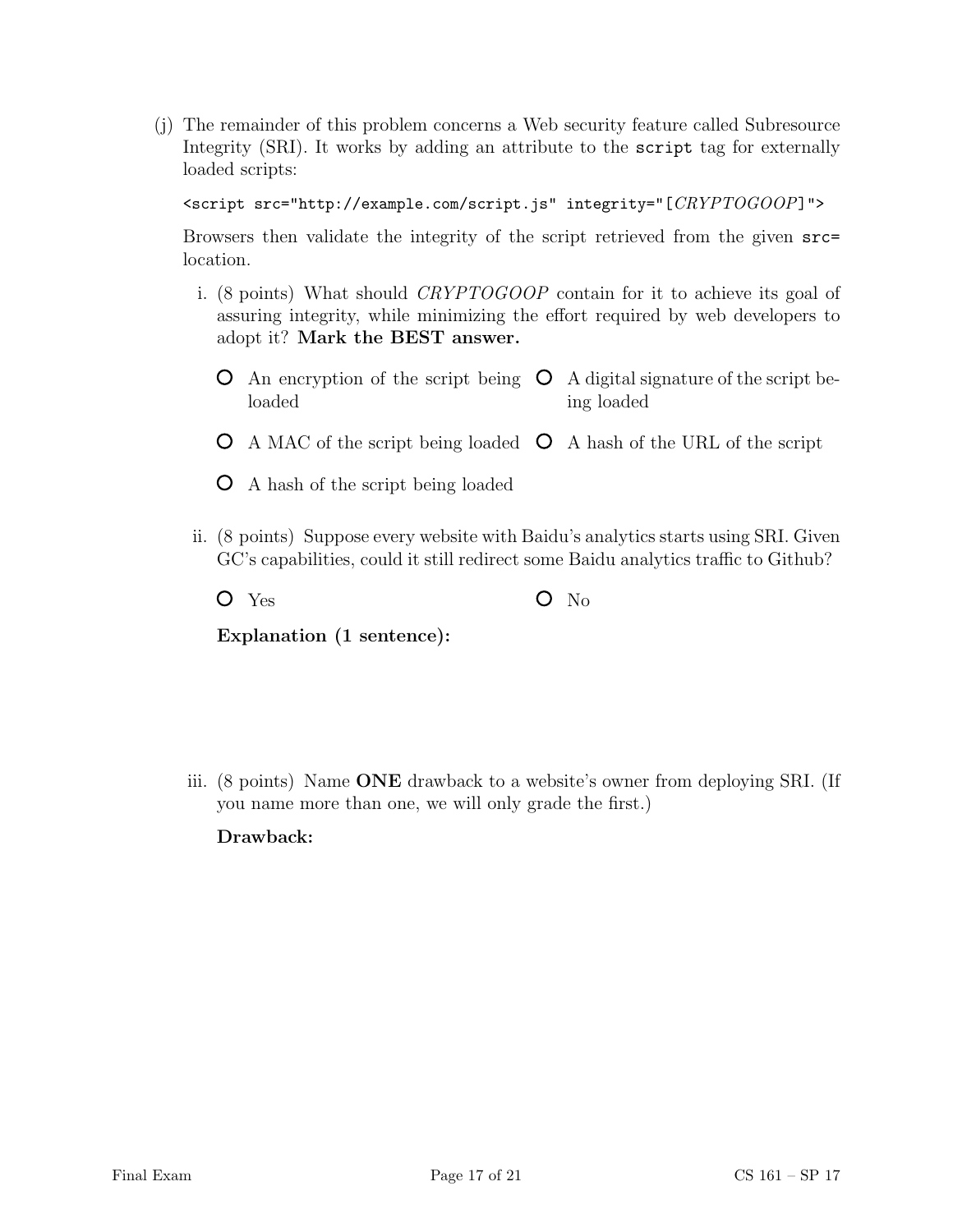### Problem 8 Computing on encrypted data (56 points)

Recall the El Gamal scheme: The El Gamal public key is  $(p, g, h)$ , x is the private key, and  $h = g^x \mod p$ . The encryption of a message M is  $\mathsf{Enc}(M) = (g^r \mod p, M \times h^r \mod p)$ , for a random r.

(a) (24 points) Say function  $F$  can be computed over El Gamal ciphertexts. This means given only  $C_1 = \text{Enc}(M_1) = (s_1, t_1), C_2 = \text{Enc}(M_2) = (s_2, t_2),$  and the El Gamal public key, anyone can compute a ciphertext  $C_3 = \text{Enc}(F(M_1, M_2))$ 

Which of the following arithmetic operations can be computed over El Gamal ciphertexts? Mark ALL that apply.

- Modular Addition:  $F(M_1, M_2) = \mathbf{O}$  Modular Exponentiation:  $F(M_1, M_2) =$  $M_1 + M_2 \mod p$  $M_1{}^{M_2} \bmod p$
- **O** Modular Multiplication:  $F(M_1, M_2) =$  $M_1 \times M_2 \mod p$ None of the above

For each arithmetic operation you select, write down the equation that someone can use to compute  $C_3$  using the components of  $C_1$ ,  $C_2$  (i.e.,  $s_1, t_1, s_2, t_2$ ), and the public key. Or if none of the computations is possible, explain why not.

### Equation(s) or Explanation:

(b) (24 points) Suppose Alice sends Bob a message  $M_0$  after encrypting it with Bob's El Gamal public key. Let  $C_0 = (s_0, t_0)$  be the corresponding ciphertext. Mallory wants to learn the message  $M_0$ . Bob agrees to decrypt a single ciphertext  $C_1 = (s_1, t_1)$  of Mallory's choice, as long as  $C_1 \neq C_0$ . Explain how Mallory can take advantage of Bob's offer in order to learn  $M_0$ . *Hint*: Mallory observes that she can manipulate  $C_0$  in a way that allows her to obtain another valid ciphertext that also decrypts to  $M_0$ .

- (c) (8 points) Which of the following best describes the attack in the previous question?
	- Ciphertext-only attack Chosen plaintext attack
	- **O** Known plaintext attack Chosen ciphertext attack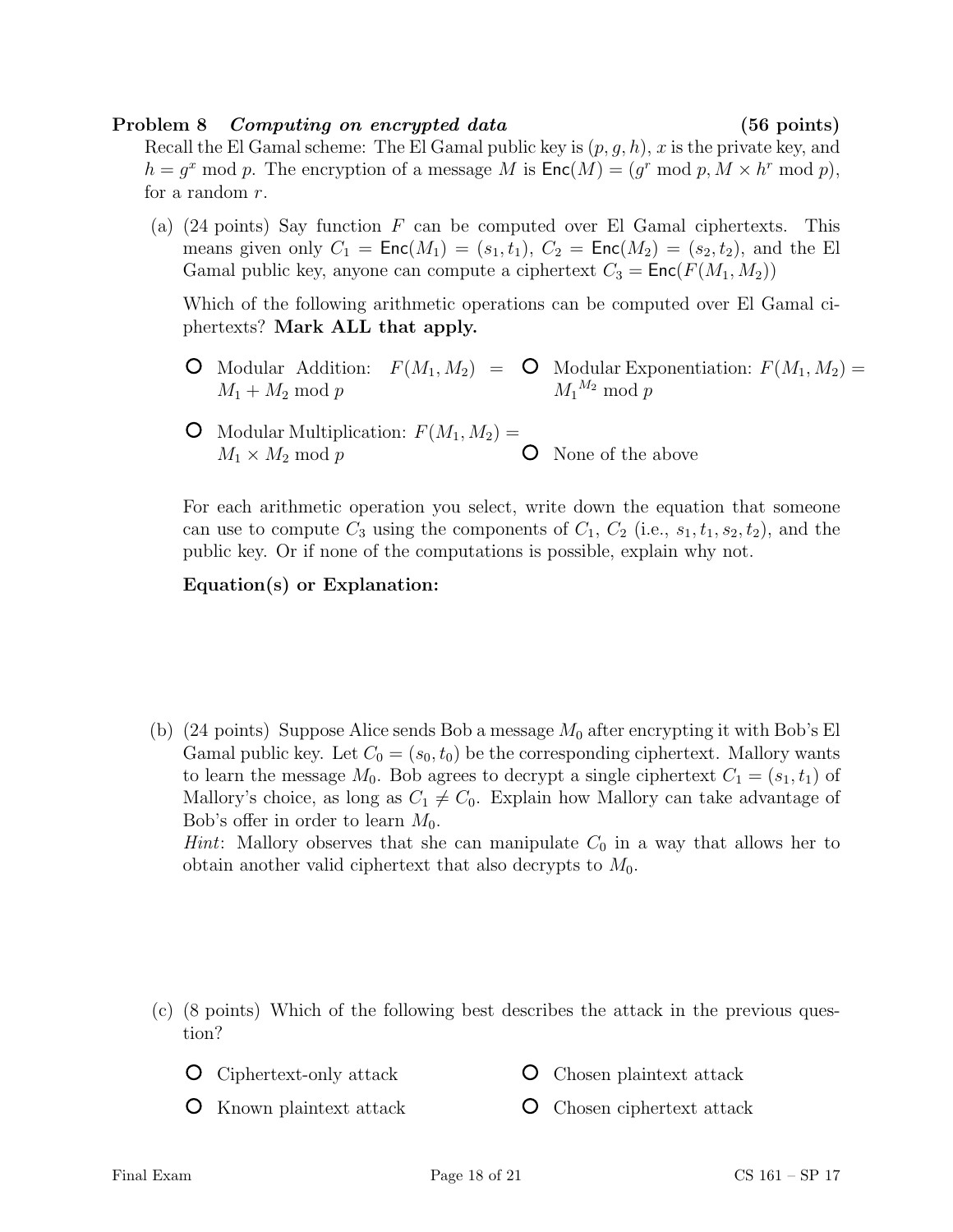### Problem 9 Password Cracking (56 points)

Mallory has an account on www.lamesec.com, a hot new social networking site. So does her rival, Alice. Mallory desperately wants to break into Alice's account (username "alice") to read Alice's private messages. www.lamesec.com specifies that account passwords must:

- 1. Be no longer than 7 characters.
- 2. These characters must be either lowercase letters or one of the following symbols:  $+, -, -,$  \$,  $*,$ !.
- 3. Should be randomly chosen given these constraints.

One of Alice's many traits that Mallory finds annoying is that Alice will always comply with rules like these.

Mallory has observed that if she tries to use her browser to guess a possible password for Alice's account, she receives a reply from the www.lamesec.com web server that looks like:

# **No Dice**

Your attempt to authenticate as **alice** *failed*.

Apache/2.4.25 (Fedora) Server at www.lamesec.com Port 80

Job status: started 10:39:32 May 12 2017, completed 10:39:32 May 12 2017 Total # instructions executed 21333427 Total memory required 1522667 bytes Total disk storage 0 bytes Have a nice day

Mallory in addition notices that the site uses a framework for which the below Python code at the server validates authentication attempts:

```
def CheckPassword(account, submitted_password):
 if len(submitted_password) != len(account.password):
    return False
 for i in range(len(submitted_password)):
    if submitted_password[i] != account.password[i]:
     return False
 return True
```
Assume that the code is compiled without any optimization, and that all comparison operators take a single instruction to execute. Also assume that  $len(x)$  always takes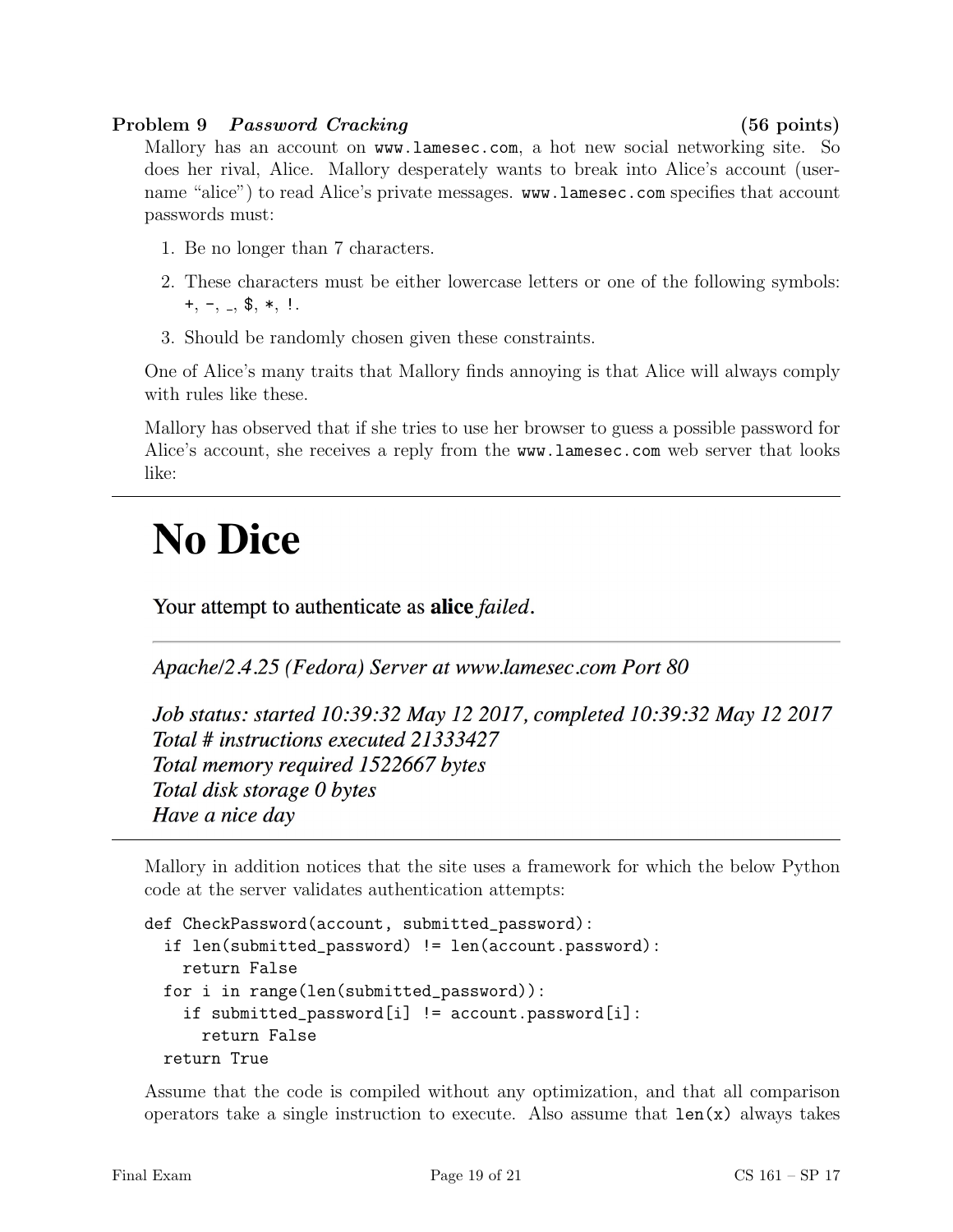the same number of instructions to execute regardless of how long x is, and access to account.password likewise takes constant time.

Knowing that this is the specific code that is used, Mallory analyzes the information returned for a number of failed authentication attempts she makes to her own account. In doing so, she is free to repeatedly change her password to new values if she wishes. After analyzing this information, Mallory feels ready to try to attempt to infer information about Alice's password.

- (a) (12 points) How many authentication attempts will suffice for Mallory to determine the length of Alice's password? Choose the MINIMUM such number of attempts that guarantees success for Mallory:
	- **O** 1 attempt  $\bullet$  10<sup>3</sup> attempts  $O$  10<sup>6</sup> attempts  $O$  10<sup>9</sup> attempts  $O$  10<sup>12</sup> attempts Mallory can do this but will need more than  $10^{12}$  attempts Mallory cannot do this

- (b) (16 points) How many authentication attempts will suffice for Mallory to determine the exact value of Alice's password? Choose the MINIMUM such number of attempts that guarantees success for Mallory:
	- **O** 1 attempt  $O$  10<sup>12</sup> attempts
	- $O$  10<sup>3</sup> attempts
	- $O$  10<sup>6</sup> attempts
	- $O$  10<sup>9</sup> attempts
- - Mallory can do this but will need more than  $10^{12}$  attempts
	- Mallory cannot do this